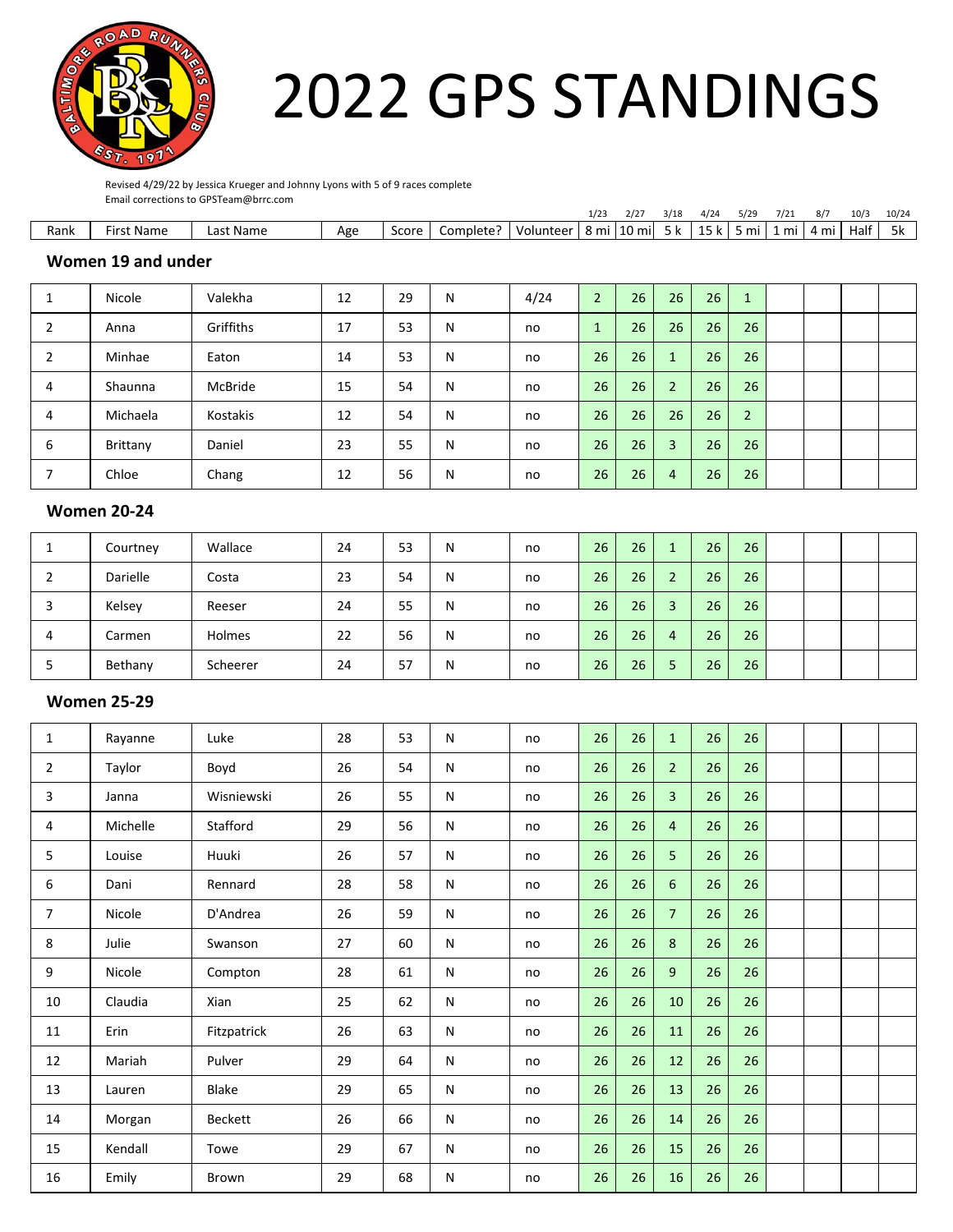| $\mathbf{1}$   | Megan     | DiGregorio                | 33 | 28 | ${\sf N}$ | no | $\mathbf{1}$   | 26           | $\mathbf{1}$   | 26 | 26           |  |  |
|----------------|-----------|---------------------------|----|----|-----------|----|----------------|--------------|----------------|----|--------------|--|--|
| $\overline{2}$ | Sara      | Thompson                  | 34 | 29 | ${\sf N}$ | no | $\overline{2}$ | $\mathbf{1}$ | 26             | 26 | 26           |  |  |
| 3              | Christina | Praydis                   | 31 | 46 | ${\sf N}$ | no | 5              | 26           | 15             | 26 | 26           |  |  |
| 4              | Christine | Rambo                     | 34 | 53 | ${\sf N}$ | no | 26             | 26           | 26             | 26 | $\mathbf{1}$ |  |  |
| 5              | Ellen     | Levy                      | 33 | 54 | ${\sf N}$ | no | 26             | 26           | $\overline{2}$ | 26 | 26           |  |  |
| 6              | Sarah     | Perl                      | 34 | 55 | ${\sf N}$ | no | $\overline{3}$ | 26           | 26             | 26 | 26           |  |  |
| 6              | Jana      | Bregman                   | 33 | 55 | ${\sf N}$ | no | 26             | 26           | $\overline{3}$ | 26 | 26           |  |  |
| 8              | Michelle  | Graves                    | 32 | 56 | ${\sf N}$ | no | $\overline{4}$ | 26           | 26             | 26 | 26           |  |  |
| 8              | Megan     | Blue                      | 32 | 56 | ${\sf N}$ | no | 26             | 26           | $\overline{4}$ | 26 | 26           |  |  |
| $10\,$         | Katherine | Zaeh                      | 33 | 57 | ${\sf N}$ | no | 26             | 26           | 5              | 26 | 26           |  |  |
| $11\,$         | Jessica   | Krueger                   | 31 | 58 | ${\sf N}$ | no | 26             | 26           | $6\phantom{a}$ | 26 | 26           |  |  |
| 12             | Julianne  | Peeling                   | 33 | 59 | ${\sf N}$ | no | 26             | 26           | $\overline{7}$ | 26 | 26           |  |  |
| 13             | Michele   | Graves                    | 33 | 60 | ${\sf N}$ | no | 26             | 26           | $\,8\,$        | 26 | 26           |  |  |
| $14\,$         | Valerie   | <b>Boulet</b>             | 30 | 61 | ${\sf N}$ | no | 26             | 26           | 9              | 26 | 26           |  |  |
| 15             | Emily     | Chambers                  | 34 | 62 | ${\sf N}$ | no | 26             | 26           | 10             | 26 | 26           |  |  |
| 16             | Stephanie | Hower                     | 32 | 63 | ${\sf N}$ | no | 26             | 26           | 11             | 26 | 26           |  |  |
| 17             | Chelsea   | Carr                      | 32 | 64 | ${\sf N}$ | no | 26             | 26           | 12             | 26 | 26           |  |  |
| 18             | Alyssa    | Thorn                     | 33 | 65 | ${\sf N}$ | no | 26             | 26           | 13             | 26 | 26           |  |  |
| 19             | Brittany  | <b>Brugos</b>             | 34 | 66 | ${\sf N}$ | no | 26             | 26           | 14             | 26 | 26           |  |  |
| 20             | Sophie    | <b>Fitzsimmons Peters</b> | 31 | 68 | ${\sf N}$ | no | 26             | 26           | 16             | 26 | 26           |  |  |
| 21             | Amanda    | Szczepanik                | 31 | 69 | ${\sf N}$ | no | 26             | 26           | 17             | 26 | 26           |  |  |
| 22             | Kimberly  | Lara                      | 30 | 70 | ${\sf N}$ | no | 26             | 26           | 18             | 26 | 26           |  |  |
| 23             | Kelly     | Bowie                     | 31 | 71 | ${\sf N}$ | no | 26             | 26           | 19             | 26 | 26           |  |  |
| 24             | Nicolas   | Kern                      | 33 | 72 | ${\sf N}$ | no | 26             | 26           | 20             | 26 | 26           |  |  |
|                |           |                           |    |    |           |    |                |              |                |    |              |  |  |

#### **Women 35-39**

| $\mathbf{1}$ | Carly   | Dillen          | 36 | 53 | ${\sf N}$ | no | $1\,$          | 26           | 26             | 26 | 26             |  |  |
|--------------|---------|-----------------|----|----|-----------|----|----------------|--------------|----------------|----|----------------|--|--|
| $\mathbf{1}$ | Luisa   | Fairfax         | 35 | 53 | ${\sf N}$ | no | 26             | $\mathbf{1}$ | 26             | 26 | 26             |  |  |
| $\mathbf{1}$ | Suzie   | Jakes           | 37 | 53 | N         | no | 26             | 26           | $\mathbf{1}$   | 26 | 26             |  |  |
| $\mathbf{1}$ | Emily   | Riehl           | 37 | 53 | N         | no | 26             | 26           | 26             | 26 | $\mathbf{1}$   |  |  |
| 5            | Jenny   | Perl            | 37 | 54 | N         | no | $\overline{2}$ | 26           | 26             | 26 | 26             |  |  |
| 5            | Shannon | Pyles           | 35 | 54 | N         | no | 26             | 26           | $\overline{2}$ | 26 | 26             |  |  |
| 5            | Lauren  | <b>Bussells</b> | 38 | 54 | N         | no | 26             | 26           | 26             | 26 | $\overline{2}$ |  |  |
| 8            | Allie   | Eckert          | 35 | 55 | N         | no | 26             | 26           | $\overline{3}$ | 26 | 26             |  |  |
| 9            | Grace   | Rochfort        | 37 | 56 | N         | no | 26             | 26           | $\overline{4}$ | 26 | 26             |  |  |
| 10           | Evi     | Hoy             | 39 | 57 | N         | no | 26             | 26           | 5              | 26 | 26             |  |  |
| 11           | Daveana | Johnson         | 37 | 58 | N         | no | 26             | 26           | 6              | 26 | 26             |  |  |
| 12           | Rachel  | Black           | 38 | 59 | N         | no | 26             | 26           | 7 <sup>7</sup> | 26 | 26             |  |  |
| 13           | Julie   | Hillander       | 38 | 60 | N         | no | 26             | 26           | 8              | 26 | 26             |  |  |

# **Women 30-34**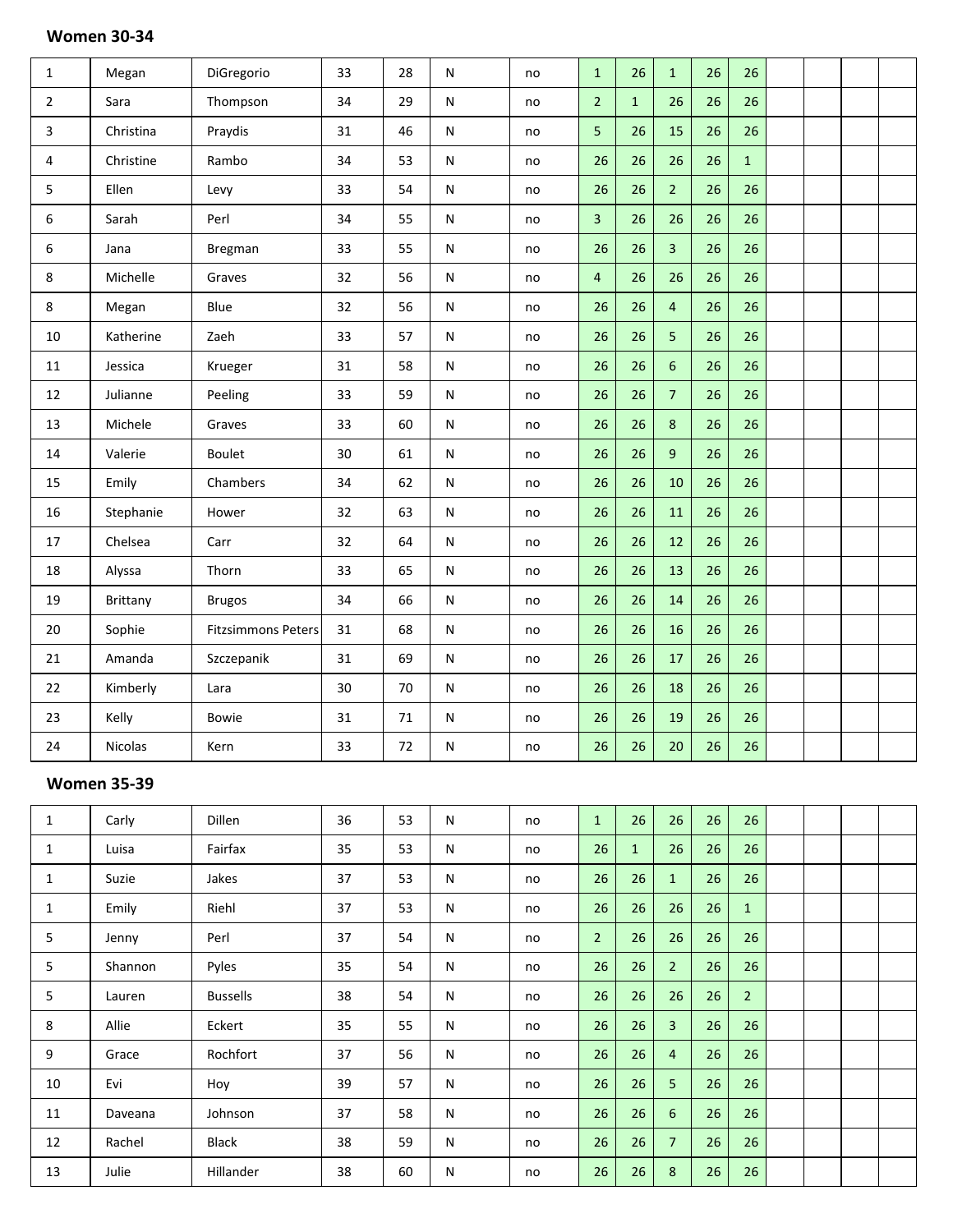| 14 | Casey    | Ringeisen  | 37 | 61 | N            | no | 26 | 26 | 9  | 26 | 26 |  |  |
|----|----------|------------|----|----|--------------|----|----|----|----|----|----|--|--|
| 15 | Amie     | Myrick     | 37 | 62 | N            | no | 26 | 26 | 10 | 26 | 26 |  |  |
| 16 | Danielle | Covington  | 37 | 63 | $\mathsf{N}$ | no | 26 | 26 | 11 | 26 | 26 |  |  |
| 17 | Molly    | McLaughlin | 39 | 64 | N            | no | 26 | 26 | 12 | 26 | 26 |  |  |
| 18 | Rebecca  | Lloyd      | 36 | 65 | N            | no | 26 | 26 | 13 | 26 | 26 |  |  |
| 19 | Katrina  | Alexander  | 35 | 66 | N            | no | 26 | 26 | 14 | 26 | 26 |  |  |
| 20 | Carime   | Person     | 36 | 67 | N            | no | 26 | 26 | 15 | 26 | 26 |  |  |
| 21 | Danielle | Lombardi   | 36 | 68 | N            | no | 26 | 26 | 16 | 26 | 26 |  |  |
| 22 | Sarah    | Sawn       | 36 | 69 | N            | no | 26 | 26 | 17 | 26 | 26 |  |  |

# **Women 40-44**

| $\mathbf{1}$   | Kelli        | Gress         | 41 | 8      | ${\sf N}$  | no            | $\overline{4}$ | $\overline{\mathbf{3}}$ | $\overline{7}$ | $\mathbf{1}$   | 26             |  |  |
|----------------|--------------|---------------|----|--------|------------|---------------|----------------|-------------------------|----------------|----------------|----------------|--|--|
| $\overline{2}$ | Catherine    | Field-Flowers | 43 | $10\,$ | <b>YES</b> | 3/18          | 26             | $\overline{4}$          | 26             | $\overline{2}$ | $\overline{4}$ |  |  |
| 3              | Marie-France | Vidaver       | 42 | 28     | ${\sf N}$  | no            | $\mathbf{1}$   | 26                      | $\mathbf{1}$   | 26             | 26             |  |  |
| 4              | Betsy        | Lyons         | 41 | $30\,$ | ${\sf N}$  | 2/6           | 3              | $\mathbf{1}$            | 26             | 26             | 26             |  |  |
| 5              | Kate         | Deanehan      | 44 | 31     | N          | no            | 2 <sup>1</sup> | 26                      | $\overline{3}$ | 26             | 26             |  |  |
| 6              | Lauren       | Shafer        | 44 | 36     | N          | no            | 26             | 26                      | $\bf 8$        | 26             | $\overline{2}$ |  |  |
| $\overline{7}$ | Jennifer     | Sheely        | 44 | 45     | N          | no            | 26             | 2 <sup>1</sup>          | 17             | 26             | 26             |  |  |
| 8              | Erin         | Surette       | 40 | 53     | ${\sf N}$  | no            | 26             | 26                      | 26             | 26             | $\mathbf{1}$   |  |  |
| 9              | Jody         | Berinato      | 40 | 54     | ${\sf N}$  | no            | 26             | 26                      | $\overline{2}$ | 26             | 26             |  |  |
| 10             | Sarah        | Slone         | 41 | 55     | ${\sf N}$  | no            | 26             | 26                      | 26             | $\overline{3}$ | 26             |  |  |
| 10             | Valencia     | Hike          | 41 | 55     | ${\sf N}$  | 3/18          | 26             | 26                      | 26             | 26             | $\overline{3}$ |  |  |
| 12             | Karen        | Malinowski    | 44 | 56     | N          | 4/24          | 26             | 26                      | 26             | $\overline{4}$ | 26             |  |  |
| $12\,$         | Amy          | Kuebler       | 40 | 56     | ${\sf N}$  | no            | 26             | 26                      | 4              | 26             | 26             |  |  |
| 14             | Kelly        | Harris        | 42 | 57     | N          | no            | 5              | 26                      | 26             | 26             | 26             |  |  |
| $14\,$         | Jolene       | Calaf         | 42 | 57     | ${\sf N}$  | no            | 26             | 5                       | 26             | 26             | 26             |  |  |
| 14             | Jennifer     | Richards      | 44 | 57     | N          | $\mathsf{no}$ | 26             | 26                      | 26             | 5              | 26             |  |  |
| 14             | Rakeah       | ColÓN         | 43 | 57     | N          | no            | 26             | 26                      | 5              | 26             | 26             |  |  |
| $14\,$         | Liz          | Flyntz        | 42 | 57     | ${\sf N}$  | no            | 26             | 26                      | 26             | 26             | 5              |  |  |
| 19             | Megan        | McNew         | 43 | 58     | N          | no            | 26             | 26                      | $6\phantom{a}$ | 26             | 26             |  |  |
| 19             | Jamie        | <b>Batts</b>  | 41 | 58     | ${\sf N}$  | no            | 26             | 26                      | 26             | 26             | $6\,$          |  |  |
| 21             | Vanessa      | Freund        | 42 | 59     | ${\sf N}$  | no            | 26             | 26                      | 26             | 26             | $\overline{7}$ |  |  |
| 22             | Kelli        | Rostkowwski   | 41 | 61     | ${\sf N}$  | no            | 26             | 26                      | $9\,$          | 26             | 26             |  |  |
| 23             | Carmetta     | Maupin        | 41 | 62     | N          | $\mathsf{no}$ | 26             | 26                      | 10             | 26             | 26             |  |  |
| 24             | Meghan       | Greeley       | 42 | 63     | N          | no            | 26             | 26                      | ${\bf 11}$     | 26             | 26             |  |  |
| 25             | Christina    | Dela Rosa     | 43 | 64     | ${\sf N}$  | no            | 26             | 26                      | 12             | 26             | 26             |  |  |
| 26             | Debbie       | Rasmussen     | 43 | 65     | N          | no            | 26             | 26                      | 13             | 26             | 26             |  |  |
| 27             | Missy        | Lauterbach    | 44 | 66     | N          | no            | 26             | 26                      | 14             | 26             | 26             |  |  |
| 28             | Jenna        | Petrosky      | 44 | 67     | N          | no            | 26             | $26\,$                  | 15             | 26             | 26             |  |  |
| 29             | Holly        | Sowko         | 42 | 68     | ${\sf N}$  | no            | 26             | 26                      | 16             | 26             | 26             |  |  |
| 30             | Bronwyn      | <b>Bates</b>  | 40 | 70     | ${\sf N}$  | $\mathsf{no}$ | 26             | 26                      | 18             | 26             | 26             |  |  |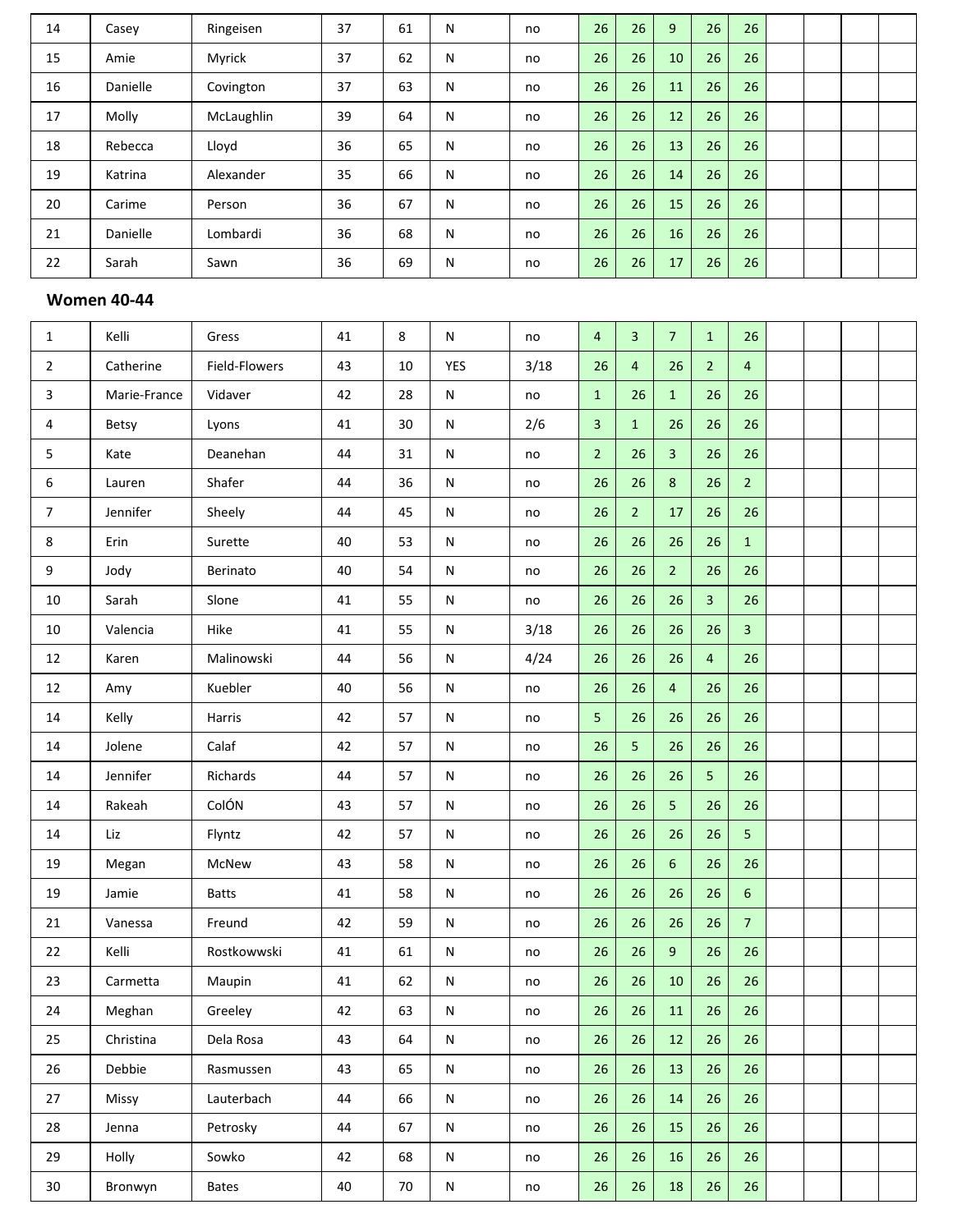| 31 | Robin   | Minor | 43 | - 4<br>- 4                     | N | no | 26 | 26 | 19 | 26 | 26 |  |  |
|----|---------|-------|----|--------------------------------|---|----|----|----|----|----|----|--|--|
| 32 | Ana     | Felix | 43 | – ~<br>$\epsilon$              | N | no | 26 | 26 | 20 | 26 | 26 |  |  |
| 33 | Suzanne | Russo | 43 | $\overline{\phantom{a}}$<br>73 | N | no | 26 | 26 | 21 | 26 | 26 |  |  |

# **Women 45-49**

| $\mathbf{1}$   | Insung   | Kim             | 47 | 3  | ${\sf N}$ | no | $\mathbf{1}$   | $\mathbf{1}$   | $\mathbf{1}$   | 26           | $\mathbf{1}$   |  |  |
|----------------|----------|-----------------|----|----|-----------|----|----------------|----------------|----------------|--------------|----------------|--|--|
| $\overline{2}$ | Deirdre  | Hoey            | 49 | 5  | ${\sf N}$ | no | $\overline{2}$ | 3              | 26             | $\mathbf{1}$ | $\overline{2}$ |  |  |
| 3              | Natalie  | <b>Burrowes</b> | 45 | 54 | ${\sf N}$ | no | 26             | $\overline{2}$ | 26             | 26           | 26             |  |  |
| 3              | Alexis   | Rohde           | 47 | 54 | ${\sf N}$ | no | 26             | 26             | $\overline{2}$ | 26           | 26             |  |  |
| 5              | Daphne   | Washington      | 49 | 55 | ${\sf N}$ | no | $\overline{3}$ | 26             | 26             | 26           | 26             |  |  |
| 5              | Diane    | Shaw            | 49 | 55 | N         | no | 26             | 26             | $\overline{3}$ | 26           | 26             |  |  |
| $\overline{7}$ | Kristin  | Thompson        | 47 | 56 | ${\sf N}$ | no | 26             | 4              | 26             | 26           | 26             |  |  |
| $\overline{7}$ | Jennifer | Anderson        | 49 | 56 | N         | no | 26             | 26             | $\overline{4}$ | 26           | 26             |  |  |
| 9              | Beth     | Tober           | 49 | 57 | N         | no | 26             | 26             | 5              | 26           | 26             |  |  |
| 10             | Jennifer | Grim            | 49 | 58 | ${\sf N}$ | no | 26             | 26             | 6              | 26           | 26             |  |  |
| 11             | Wayne    | Chang           | 46 | 59 | ${\sf N}$ | no | 26             | 26             | $\overline{7}$ | 26           | 26             |  |  |
| 12             | Michelle | Moore           | 45 | 60 | ${\sf N}$ | no | 26             | 26             | 8              | 26           | 26             |  |  |

## **Women 50-54**

| $\mathbf{1}$   | Marion   | Coatrieux      | 51 | 4  | YES | 4/24 | 26           | 26           | $\mathbf{1}$   | $\overline{2}$ | $\mathbf{1}$   |  |  |
|----------------|----------|----------------|----|----|-----|------|--------------|--------------|----------------|----------------|----------------|--|--|
| $\overline{2}$ | Eliza    | Greer          | 52 | 28 | N   | 3/18 | $\mathbf{1}$ | $\mathbf{1}$ | 26             | 26             | 26             |  |  |
| 3              | Melissa  | Rothstein      | 50 | 33 | N   | no   | 26           | 3            | $\overline{4}$ | 26             | 26             |  |  |
| 4              | Rachel   | Rosenblatt     | 52 | 35 | N   | 2/6  | 26           | 26           | 5              | $\overline{4}$ | 26             |  |  |
| 5              | Jennifer | Perkovich      | 50 | 53 | N   | no   | 26           | 26           | 26             | $\mathbf{1}$   | 26             |  |  |
| 6              | Caitlin  | Kelley         | 54 | 54 | N   | no   | 26           | $2^{\circ}$  | 26             | 26             | 26             |  |  |
| 6              | Kimberly | Lewis          | 50 | 54 | N   | no   | 26           | 26           | 2 <sup>2</sup> | 26             | 26             |  |  |
| 8              | Amelia   | Clarkson       | 51 | 55 | N   | no   | 26           | 26           | 26             | $\overline{3}$ | 26             |  |  |
| 8              | Rachel   | Garner         | 51 | 55 | N   | no   | 26           | 26           | 3              | 26             | 26             |  |  |
| 10             | Alisa    | Baum           | 50 | 58 | N   | no   | 26           | 26           | 6              | 26             | 26             |  |  |
| 11             | Rozalyn  | Moore          | 54 | 59 | N   | no   | 26           | 26           | $\overline{7}$ | 26             | 26             |  |  |
| 12             | Melissa  | <b>Simkins</b> | 51 | 60 | N   | no   | 26           | 26           | 8              | 26             | 26             |  |  |
| 12             | Lisa     | Lane           | 51 | 54 | N   | no   | 26           | 26           | 26             | 26             | $\overline{2}$ |  |  |
| 12             | Susan    | Wheeler        | 53 | 55 | N   | no   | 26           | 26           | 26             | 26             | 3              |  |  |

#### **Women 55-59**

|   | Anne      | Fraker  | 55 | 3  | <b>YES</b> | 5/29 |                 |                 | 26             | $\mathbf{1}$    | 1              |  |  |
|---|-----------|---------|----|----|------------|------|-----------------|-----------------|----------------|-----------------|----------------|--|--|
|   | Karen     | Droter  | 58 | 53 | N          | no   | 26              | 26              | $\mathbf{1}$   | 26 <sup>2</sup> | 26             |  |  |
| 3 | Mary Beth | Green   | 56 | 54 | N          | no   | $\overline{2}$  | 26              | 26             | 26              | 26             |  |  |
| 3 | Sharon    | Schwarz | 58 | 54 | N          | no   | 26              | 26 <sup>°</sup> | $\overline{2}$ | 26              | 26             |  |  |
| 3 | Bunny     | Huber   | 56 | 54 | N          | no   | 26 <sub>1</sub> | 26 <sup>°</sup> | 26             | 26              | $\overline{2}$ |  |  |
| 6 | Terri     | Ball    | 56 | 55 | N          | no   | 26              | 26              | $\overline{3}$ | 26              | 26             |  |  |
| 6 | Mary      | Edgar   | 58 | 55 | N          | no   | 26              | 26              | 26             | 26              | $\overline{3}$ |  |  |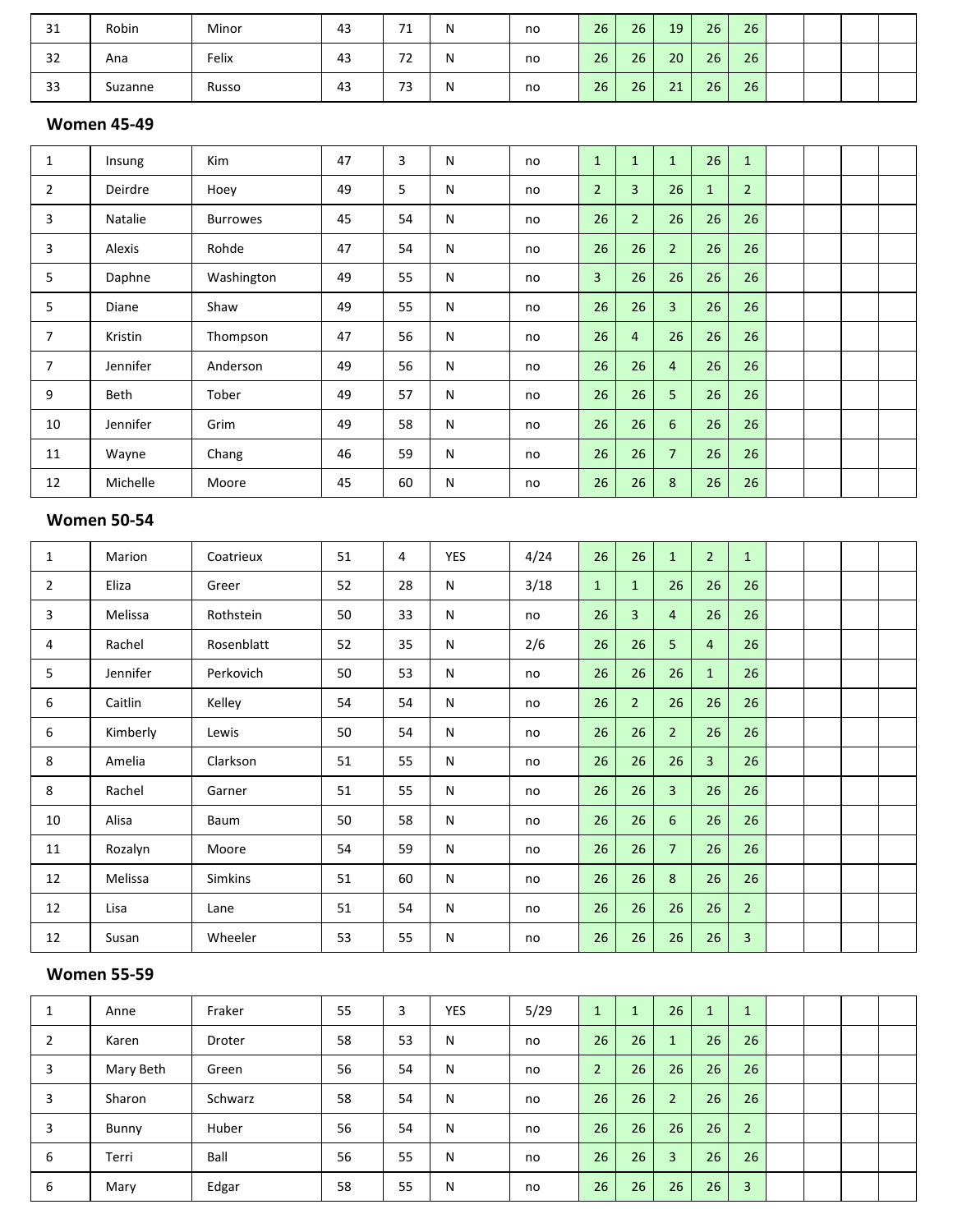| Ō  | Amy    | Cook          | 59 | 56 | N | no | 26 <sub>1</sub> | 26 <sup>1</sup> | 4                             | 26 | 26 |  |  |
|----|--------|---------------|----|----|---|----|-----------------|-----------------|-------------------------------|----|----|--|--|
|    | Juliet | Bodinetz      | 55 | 57 | N | no | 26              | 26              |                               | 26 | 26 |  |  |
| 10 | Cindy  | Nanasi        | 56 | 58 | N | no | 26              | 26 <sup>1</sup> | $\overline{\phantom{0}}$<br>b | 26 | 26 |  |  |
| 11 | Karen  | Meddows-Carey | 55 | 59 | N | no | 26              | 26 <sup>°</sup> |                               | 26 | 26 |  |  |

#### **Women 60-64**

| $\mathbf{1}$   | Leigh      | Peck             | 64 | 3  | <b>YES</b> | 3/18 | $\mathbf{1}$   | 26 | $\mathbf{1}$     | $\mathbf{1}$   | $\mathbf{1}$   |  |  |
|----------------|------------|------------------|----|----|------------|------|----------------|----|------------------|----------------|----------------|--|--|
| $\overline{2}$ | Sally      | Waller           | 62 | 11 | <b>YES</b> | 4/24 | 5              | 26 | 26               | $\overline{3}$ | $\overline{3}$ |  |  |
| 3              | Bonnie     | <b>Bradley</b>   | 62 | 54 | N          | no   | $\overline{2}$ | 26 | 26               | 26             | 26             |  |  |
| 3              | Sharon     | Thompson         | 61 | 54 | N          | no   | 26             | 26 | 26               | $\overline{2}$ | 26             |  |  |
| 3              | Kelly      | McBride          | 60 | 54 | N          | no   | 26             | 26 | $\overline{2}$   | 26             | 26             |  |  |
| 3              | Joyce      | Cahalan          | 60 | 54 | N          | no   | 26             | 26 | 26               | 26             | $\overline{2}$ |  |  |
| $\overline{7}$ | Kathy      | Shea             | 62 | 55 | N          | no   | $\overline{3}$ | 26 | 26               | 26             | 26             |  |  |
| $\overline{7}$ | Jacqueline | Schoen           | 62 | 55 | N          | no   | 26             | 26 | $\overline{3}$   | 26             | 26             |  |  |
| 9              | Margot     | Volk             | 62 | 56 | N          | no   | $\overline{4}$ | 26 | 26               | 26             | 26             |  |  |
| 9              | Marie      | Fitzsimmons      | 63 | 56 | N          | no   | 26             | 26 | $\overline{4}$   | 26             | 26             |  |  |
| 11             | Liz        | Patino           | 61 | 57 | N          | no   | 26             | 26 | 5                | 26             | 26             |  |  |
| 12             | Karen      | Quinn-Wisniewski | 63 | 58 | Ν          | no   | 26             | 26 | $\boldsymbol{6}$ | 26             | 26             |  |  |

# **Women 65-69**

| Joyce  | Ashlock  | 67 |                 | יי | no | -- | 26 | 26 | -  |    |  |  |
|--------|----------|----|-----------------|----|----|----|----|----|----|----|--|--|
| Jean   | Close    | 67 | 20<br>ت         |    | no | 26 | 26 |    |    | 26 |  |  |
| Leslie | Kriewald | 66 | - -<br>571<br>ັ | יי | no | 26 | 26 |    | 26 | 26 |  |  |

## **Women 70-74**

|  | `'≏verlv<br>$\sim$ $\sim$ | ⊣arve∖ | 70 | $ -$<br>. | 'N | no<br>$\sim$ | 26 | 26 |  | 26 | $\sim$ $\sim$<br>20 |  |  |  |  |  |
|--|---------------------------|--------|----|-----------|----|--------------|----|----|--|----|---------------------|--|--|--|--|--|
|--|---------------------------|--------|----|-----------|----|--------------|----|----|--|----|---------------------|--|--|--|--|--|

#### **Women 75+**

|  | leanette | - -<br>Novak | 70<br>ο | --<br>-- | N | no<br>$\sim$ | 26 | 26 |  | - - | $\cap C$<br>-40 |  |  |  |  |
|--|----------|--------------|---------|----------|---|--------------|----|----|--|-----|-----------------|--|--|--|--|
|--|----------|--------------|---------|----------|---|--------------|----|----|--|-----|-----------------|--|--|--|--|

# **Men 19 and under**

| $\mathbf{1}$   | Alexander | Valekha    | 9  | 28 | N | no | 26           | 26           | 26             | $\mathbf{1}$ | $\mathbf{1}$   |  |  |
|----------------|-----------|------------|----|----|---|----|--------------|--------------|----------------|--------------|----------------|--|--|
| $\overline{2}$ | Anjelo    | Arbona     | 19 | 53 | N | no | $\mathbf{1}$ | 26           | 26             | 26           | 26             |  |  |
| 2              | Jesse     | LaBuff     | 18 | 53 | N | no | 26           | $\mathbf{1}$ | 26             | 26           | 26             |  |  |
| $\overline{2}$ | Tyler     | Harrington | 12 | 53 | N | no | 26           | 26           | $\mathbf{1}$   | 26           | 26             |  |  |
| 5              | Tyler     | Rasmussen  | 12 | 54 | N | no | 26           | 26           | $\overline{2}$ | 26           | 26             |  |  |
| 5              | Nikhol    | Lazarev    | 13 | 54 | N | no | 26           | 26           | 26             | 26           | $\overline{2}$ |  |  |
| 7              | Andrew    | Rasmussen  | 10 | 55 | N | no | 26           | 26           | $\overline{3}$ | 26           | 26             |  |  |
| 8              | Grant     | Maupin     | 7  | 56 | N | no | 26           | 26           | $\overline{4}$ | 26           | 26             |  |  |
| 9              | Marshall  | Taylor     | 14 | 57 | N | no | 26           | 26           | 5              | 26           | 26             |  |  |
| 10             | Peter     | Weston     | 10 | 58 | N | no | 26           | 26           | $\sqrt{6}$     | 26           | 26             |  |  |
| 11             | Daniel    | Chang      | 14 | 59 | N | no | 26           | 26           | $\overline{7}$ | 26           | 26             |  |  |
| 12             | Emmanuel  | Lara       | 5  | 60 | N | no | 26           | 26           | 8              | 26           | 26             |  |  |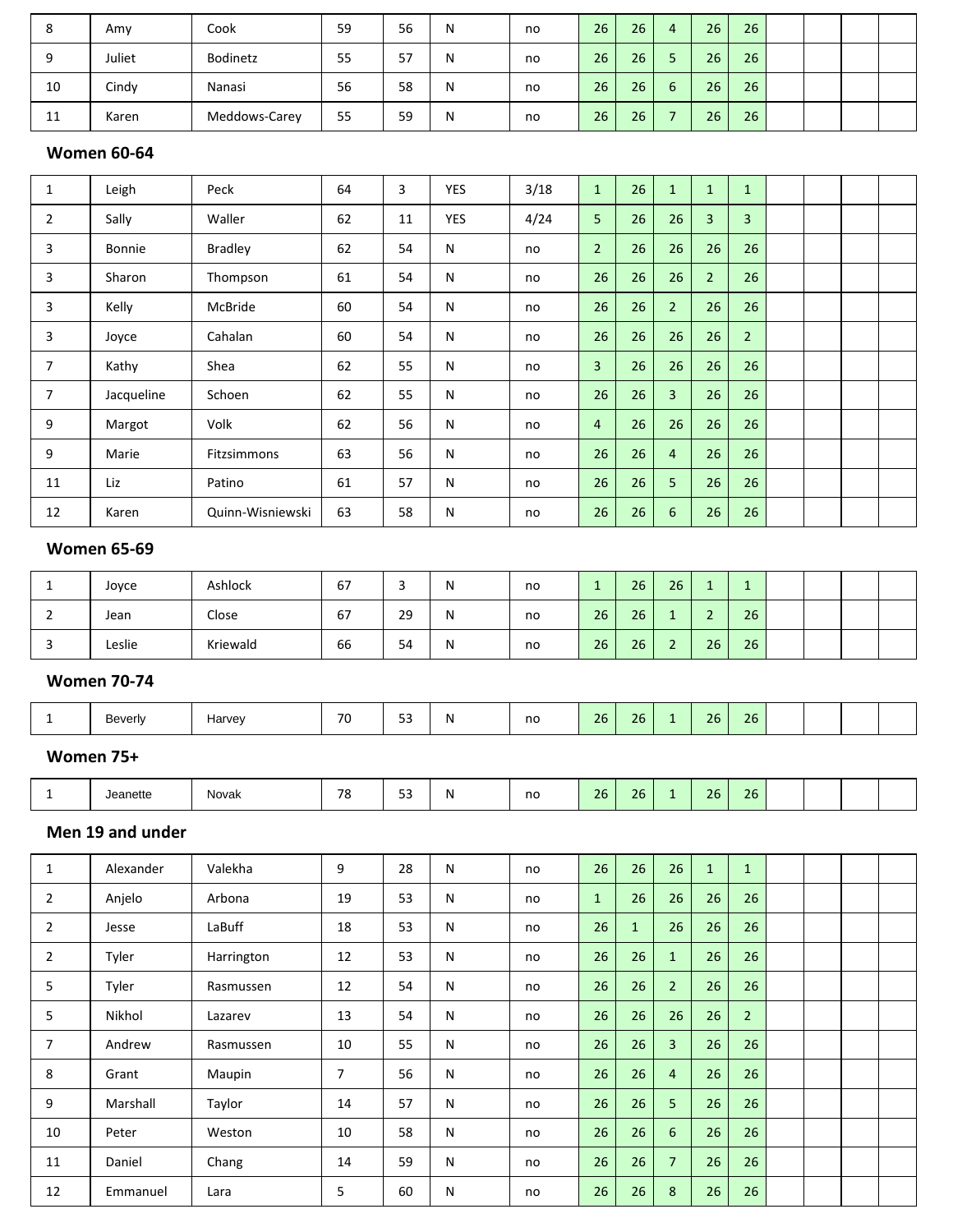# **Men 20-24**

| $\mathbf{1}$   | Stephen          | Greiling     | 24 | 53 | N | no | 26 | 26           | $\mathbf{1}$    | 26 | 26 |  |  |
|----------------|------------------|--------------|----|----|---|----|----|--------------|-----------------|----|----|--|--|
|                | <b>Men 25-29</b> |              |    |    |   |    |    |              |                 |    |    |  |  |
| $\mathbf{1}$   | Jeremy           | Ardanuy      | 28 | 53 | N | no | 26 | $\mathbf{1}$ | 26              | 26 | 26 |  |  |
| $\mathbf{1}$   | Tommy            | Mauro        | 28 | 53 | N | no | 26 | 26           | $\mathbf{1}$    | 26 | 26 |  |  |
| 3              | Garrett          | Fanshawe     | 27 | 54 | N | no | 26 | 26           | $\overline{2}$  | 26 | 26 |  |  |
| 4              | Eric             | Gilbert      | 27 | 55 | N | no | 26 | 26           | 3               | 26 | 26 |  |  |
| 5              | Andrew           | Kilmon       | 27 | 56 | N | no | 26 | 26           | $\overline{4}$  | 26 | 26 |  |  |
| 6              | Jay              | <b>Bhatt</b> | 26 | 57 | N | no | 26 | 26           | 5               | 26 | 26 |  |  |
| $\overline{7}$ | Gregory          | Koepping     | 29 | 58 | N | no | 26 | 26           | 6               | 26 | 26 |  |  |
| 8              | Christopher      | Little       | 29 | 59 | N | no | 26 | 26           | $7\overline{ }$ | 26 | 26 |  |  |
| 9              | Matthew          | Boyd         | 27 | 60 | N | no | 26 | 26           | 8               | 26 | 26 |  |  |
| 10             | Michael          | Owens        | 26 | 61 | N | no | 26 | 26           | 9               | 26 | 26 |  |  |
| 11             | William          | <b>Myers</b> | 26 | 62 | N | no | 26 | 26           | 10              | 26 | 26 |  |  |
| 12             | Thomas           | Lippinscott  | 26 | 63 | Ν | no | 26 | 26           | 11              | 26 | 26 |  |  |

| $\mathbf{1}$   | Shane        | Hart       | 33              | $\overline{7}$ | $\mathsf{N}$ | no | 26             | 2 <sup>1</sup> | $\overline{4}$   | $\mathbf{1}$ | 26             |  |  |
|----------------|--------------|------------|-----------------|----------------|--------------|----|----------------|----------------|------------------|--------------|----------------|--|--|
| $\overline{2}$ | David        | Eden       | 34              | 38             | ${\sf N}$    | no | 26             | 26             | 11               | 26           | $\mathbf{1}$   |  |  |
| 3              | Ryan         | Schenning  | 30              | 44             | ${\sf N}$    | no | $\overline{4}$ | 26             | 14               | 26           | 26             |  |  |
| 4              | Graham       | Peck       | 32              | 53             | $\mathsf{N}$ | no | $\mathbf{1}$   | 26             | 26               | 26           | 26             |  |  |
| 4              | <b>Nick</b>  | Andressen  | 30              | 53             | N            | no | 26             | $\mathbf{1}$   | 26               | 26           | 26             |  |  |
| 4              | Sean         | Caskey     | 31              | 53             | N            | no | 26             | 26             | $\mathbf{1}$     | 26           | 26             |  |  |
| $\overline{7}$ | Ryan         | Stasiowski | 32              | 54             | ${\sf N}$    | no | 2 <sup>1</sup> | 26             | 26               | 26           | 26             |  |  |
| $\overline{7}$ | <b>Brian</b> | Faherty    | 30 <sup>°</sup> | 54             | N            | no | 26             | 26             | $\overline{2}$   | 26           | 26             |  |  |
| $\overline{7}$ | Elliot       | Plack      | 34              | 54             | $\mathsf{N}$ | no | 26             | 26             | 26               | 26           | 2 <sup>1</sup> |  |  |
| $10\,$         | Mason        | Campbell   | 31              | 55             | N            | no | $\overline{3}$ | 26             | 26               | 26           | 26             |  |  |
| $10\,$         | Paul         | Halliday   | 33              | 55             | ${\sf N}$    | no | 26             | $\overline{3}$ | 26               | 26           | 26             |  |  |
| 10             | John         | Ford       | 30 <sup>°</sup> | 55             | $\mathsf{N}$ | no | 26             | 26             | 3                | 26           | 26             |  |  |
| 13             | Dan          | Mandeville | 32              | 57             | N            | no | 26             | 26             | 5                | 26           | 26             |  |  |
| 14             | Eamon        | Kelly      | 32              | 58             | ${\sf N}$    | no | 26             | 26             | $6\phantom{a}$   | 26           | 26             |  |  |
| 15             | Oliver       | Hoy        | 30 <sup>°</sup> | 59             | N            | no | 26             | 26             | $\overline{7}$   | 26           | 26             |  |  |
| 16             | Michael      | Foley      | 31              | 60             | N            | no | 26             | 26             | $\boldsymbol{8}$ | 26           | 26             |  |  |
| 17             | Dan          | Cimiluca   | 30              | 61             | ${\sf N}$    | no | 26             | 26             | 9                | 26           | 26             |  |  |
| 18             | Ryan         | Lee        | 34              | 62             | ${\sf N}$    | no | 26             | 26             | 10               | 26           | 26             |  |  |
| 19             | Paul         | Halliday   | 33              | 64             | N            | no | 26             | 26             | 12               | 26           | 26             |  |  |
| 20             | Curtis       | Perzinski  | 33              | 65             | ${\sf N}$    | no | 26             | 26             | 13               | 26           | 26             |  |  |
| 21             | Curtis       | Wheeler    | 31              | 67             | N            | no | 26             | 26             | 15               | 26           | 26             |  |  |
| 22             | Tommy        | Scott      | 32              | 68             | $\mathsf{N}$ | no | 26             | 26             | 16               | 26           | 26             |  |  |
| 23             | Rob          | Glass      | 32              | 69             | N            | no | 26             | 26             | 17               | 26           | 26             |  |  |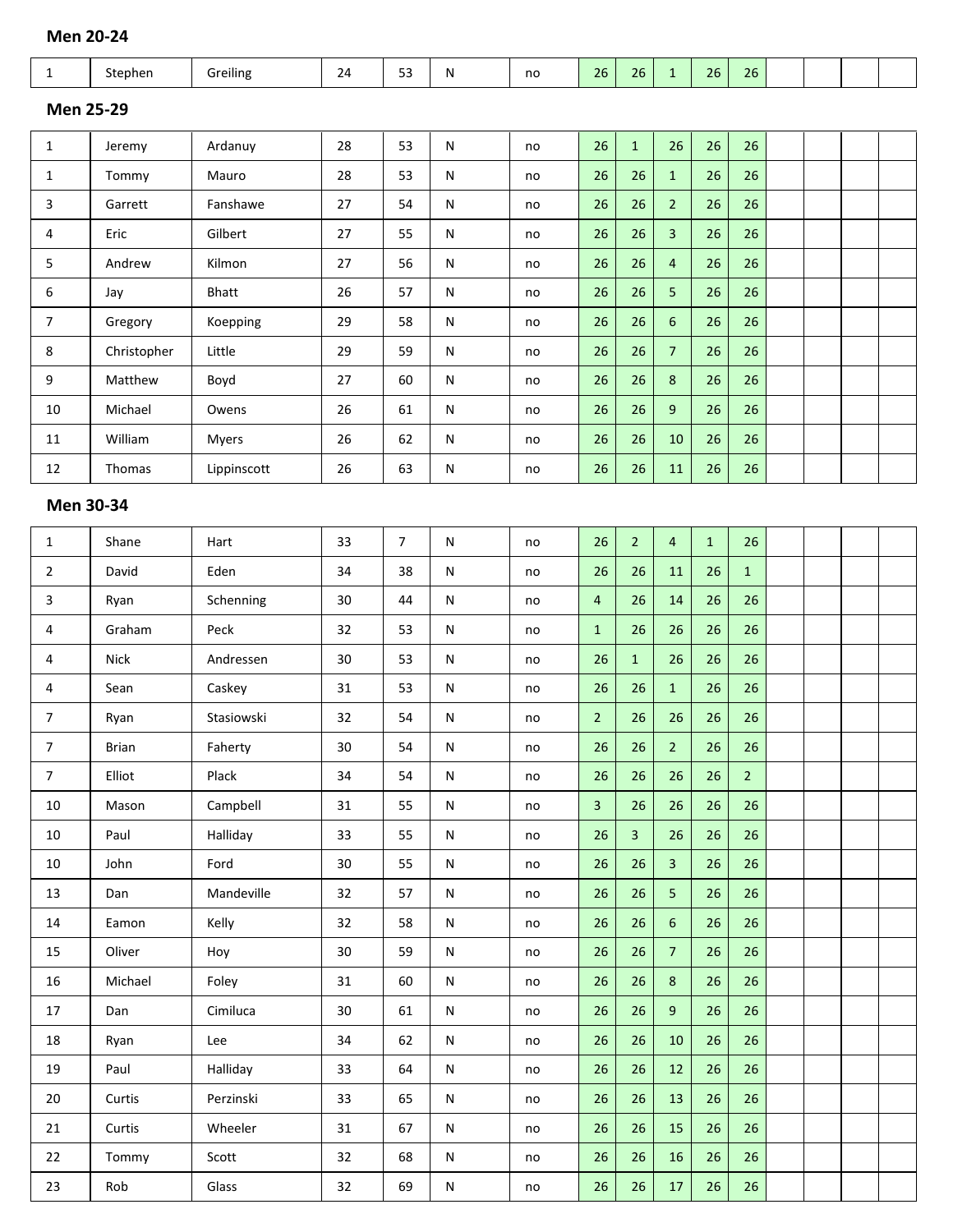| $\mathbf{1}$   | Benjamin     | Williams          | 38 | 28 | N           | no   | 26             | 26             | 26             | $\mathbf{1}$ | $\mathbf{1}$   |  |  |
|----------------|--------------|-------------------|----|----|-------------|------|----------------|----------------|----------------|--------------|----------------|--|--|
| $\overline{2}$ | David        | Goldberg          | 37 | 32 | ${\sf N}$   | 3/18 | $\overline{3}$ | $\overline{3}$ | 26             | 26           | 26             |  |  |
| 3              | Daniel       | Farrell           | 35 | 34 | N           | 2/6  | 26             | 5              | $\overline{3}$ | 26           | 26             |  |  |
| $\overline{4}$ | Steve        | Mrozinski         | 36 | 53 | ${\sf N}$   | 2/6  | $\mathbf{1}$   | 26             | 26             | 26           | 26             |  |  |
| 4              | Jonathan     | Cheng             | 38 | 53 | N           | no   | 26             | $\mathbf{1}$   | 26             | 26           | 26             |  |  |
| $\overline{4}$ | Chris        | Decamps           | 39 | 53 | ${\sf N}$   | no   | 26             | 26             | $\mathbf 1$    | 26           | 26             |  |  |
| $\overline{7}$ | Michael      | Nasuta            | 35 | 54 | N           | 2/6  | 2 <sup>1</sup> | 26             | 26             | 26           | 26             |  |  |
| $\overline{7}$ | Johnny       | Lyons             | 39 | 54 | ${\sf N}$   | 2/6  | 26             | 2 <sup>1</sup> | 26             | 26           | 26             |  |  |
| $\overline{7}$ | Marty        | Weishaar          | 39 | 54 | ${\sf N}$   | no   | 26             | 26             | $\overline{2}$ | 26           | 26             |  |  |
| $\overline{7}$ | Seth         | Billingsley       | 36 | 54 | N           | no   | 26             | 26             | 26             | 26           | $\overline{2}$ |  |  |
| $11\,$         | Bryan        | Filak             | 37 | 55 | N           | no   | 26             | 26             | 26             | 26           | 3              |  |  |
| 12             | Bill         | Hunter            | 39 | 56 | N           | no   | $\overline{4}$ | 26             | 26             | 26           | 26             |  |  |
| 12             | Jon          | Ober              | 37 | 56 | ${\sf N}$   | no   | 26             | $\overline{4}$ | 26             | 26           | 26             |  |  |
| 12             | Alexander    | Pyles             | 35 | 56 | N           | no   | 26             | 26             | $\overline{4}$ | 26           | 26             |  |  |
| $12\,$         | James        | <b>Brinsfield</b> | 38 | 56 | N           | no   | 26             | 26             | 26             | 26           | $\overline{4}$ |  |  |
| 16             | Christian    | Hasser            | 36 | 57 | N           | no   | 26             | 26             | 5              | 26           | 26             |  |  |
| $17\,$         | Ismael       | Lara              | 39 | 58 | ${\sf N}$   | no   | 26             | 26             | $\sqrt{6}$     | 26           | 26             |  |  |
| 18             | Evan         | Hershman          | 38 | 59 | ${\sf N}$   | no   | 26             | 26             | $\overline{7}$ | 26           | 26             |  |  |
| 19             | Jeff         | Henoch            | 38 | 60 | $\mathsf N$ | no   | 26             | 26             | 8              | 26           | 26             |  |  |
| $20\,$         | Dan          | Krausz            | 38 | 61 | N           | no   | 26             | 26             | 9              | 26           | 26             |  |  |
| 21             | Chadrick     | Shoales           | 38 | 62 | ${\sf N}$   | no   | 26             | 26             | 10             | 26           | 26             |  |  |
| 22             | <b>Brian</b> | Crabtree          | 36 | 63 | N           | no   | 26             | 26             | 11             | 26           | 26             |  |  |
| 23             | Adrian       | Medina            | 38 | 64 | N           | no   | 26             | 26             | 12             | 26           | 26             |  |  |
| 24             | Joseph       | Russo             | 39 | 65 | N           | no   | 26             | 26             | 13             | 26           | 26             |  |  |

# **Men 40-44**

| $\mathbf{1}$   | Dmitriy | Valekha  | 43 | $\overline{7}$ | N            | no   | $\overline{4}$ | 4              | 26             | $\mathbf{1}$   | $\overline{2}$ |  |  |
|----------------|---------|----------|----|----------------|--------------|------|----------------|----------------|----------------|----------------|----------------|--|--|
| $\overline{2}$ | Richard | Aarons   | 43 | 8              | $\mathsf{N}$ | no   | $\overline{3}$ | 26             | 2 <sup>1</sup> | 3              | $\overline{4}$ |  |  |
| 3              | Ryan    | Dietrich | 43 | 11             | <b>YES</b>   | 2/6  | $\overline{2}$ | 5              | $\overline{4}$ | 26             | 26             |  |  |
| 4              | Ramon   | Gonzalez | 43 | 19             | N            | no   | $\overline{7}$ | $\overline{7}$ | 5 <sup>1</sup> | 26             | 26             |  |  |
| 5              | Eric    | Ferree   | 43 | 30             | $\mathsf{N}$ | 3/18 | $\mathbf{1}$   | 3              | 26             | 26             | 26             |  |  |
| 6              | Derek   | Hickok   | 44 | 33             | N            | no   | 26             | 26             | 26             | $\overline{4}$ | $\overline{3}$ |  |  |
| $\overline{7}$ | James   | Morgan   | 43 | 36             | $\mathsf{N}$ | no   | 5 <sub>1</sub> | 26             | 26             | 26             | 5              |  |  |
| 8              | Glenn   | Smith    | 41 | 38             | N            | no   | 6              | 6              | 26             | 26             | 26             |  |  |
| 9              | Patrick | Blair    | 40 | 53             | N            | no   | 26             | $\mathbf{1}$   | 26             | 26             | 26             |  |  |
| 9              | Westley | Forsythe | 44 | 53             | $\mathsf{N}$ | no   | 26             | 26             | $\mathbf{1}$   | 26             | 26             |  |  |
| 9              | Jeremy  | Gardner  | 44 | 53             | N            | no   | 26             | 26             | 26             | 26             | $\mathbf{1}$   |  |  |
| 12             | Jesse   | LaBuff   | 43 | 54             | N            | no   | 26             | 2 <sup>2</sup> | 26             | 26             | 26             |  |  |
| 12             | Paul    | Chasen   | 41 | 54             | ${\sf N}$    | no   | 26             | 26             | 26             | $\overline{2}$ | 26             |  |  |

# **Men 35-39**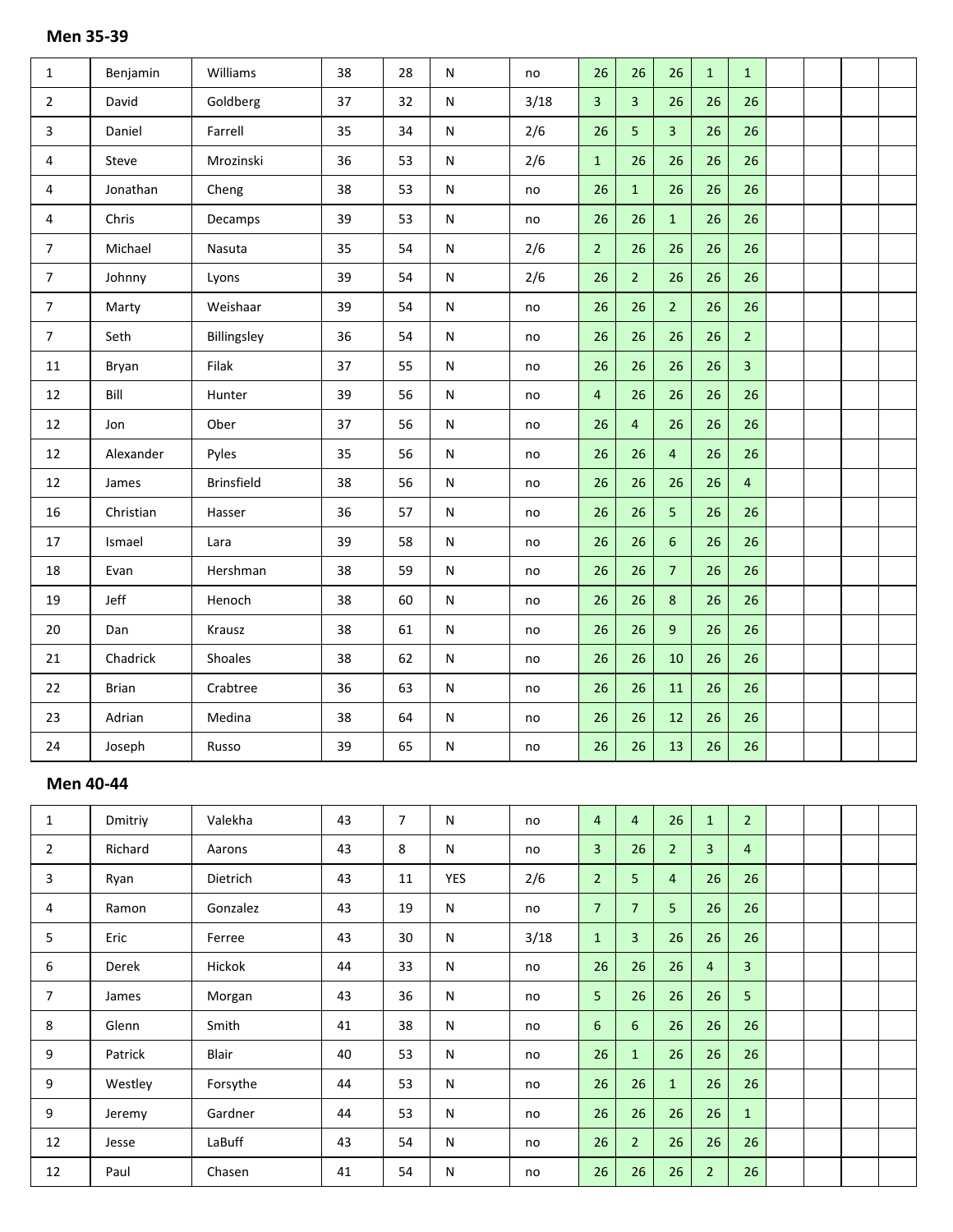| 14 | Joseph      | Bryson     | 42 | 55 | N | no | 26 | 26 | $\overline{3}$  | 26 | 26             |  |  |
|----|-------------|------------|----|----|---|----|----|----|-----------------|----|----------------|--|--|
| 15 | Robert      | Kazmierski | 41 | 58 | N | no | 26 | 26 | $6\overline{6}$ | 26 | 26             |  |  |
| 15 | Steve       | Ryan       | 41 | 58 | N | no | 26 | 26 | 26              | 26 | 6              |  |  |
| 17 | Zachary     | Bryant     | 42 | 59 | N | no | 26 | 26 | $\overline{7}$  | 26 | 26             |  |  |
| 17 | <b>Nick</b> | Kirley     | 43 | 59 | N | no | 26 | 26 | 26              | 26 | $\overline{7}$ |  |  |
| 19 | Cal         | Bowman     | 41 | 60 | N | no | 8  | 26 | 26              | 26 | 26             |  |  |
| 19 | Michael     | Spray      | 40 | 60 | N | no | 26 | 26 | 8               | 26 | 26             |  |  |
| 19 | Scott       | Kelly      | 40 | 60 | N | no | 26 | 26 | 26              | 26 | 8              |  |  |
| 22 | Greg        | Raplee     | 43 | 61 | N | no | 9  | 26 | 26              | 26 | 26             |  |  |
| 22 | Timothy     | Mulligan   | 42 | 61 | N | no | 26 | 26 | 9               | 26 | 26             |  |  |
| 24 | Jeff        | Thompson   | 40 | 62 | N | no | 26 | 26 | 10              | 26 | 26             |  |  |
| 25 | Robert      | Reprogel   | 40 | 63 | N | no | 26 | 26 | 11              | 26 | 26             |  |  |
| 26 | Darius      | Person     | 41 | 64 | N | no | 26 | 26 | 12              | 26 | 26             |  |  |

#### **Men 45-49**

| 1              | Shawn   | Pinamonti       | 46 | 29 | N | no   | $\mathbf{1}$ | $\overline{2}$ | 26             | 26           | 26             |  |  |
|----------------|---------|-----------------|----|----|---|------|--------------|----------------|----------------|--------------|----------------|--|--|
| $\overline{2}$ | Dan     | Hawk            | 49 | 30 | N | 3/18 | 26           | 3              | 26             | 26           | $\mathbf{1}$   |  |  |
| 3              | Steve   | Monnier         | 45 | 53 | N | no   | 26           | $\mathbf{1}$   | 26             | 26           | 26             |  |  |
| 3              | Brian   | Yeager          | 49 | 53 | N | no   | 26           | 26             | 26             | $\mathbf{1}$ | 26             |  |  |
| 3              | Joshua  | Childers        | 49 | 53 | N | no   | 26           | 26             | $\mathbf{1}$   | 26           | 26             |  |  |
| 6              | Rick    | Stewart         | 47 | 54 | N | no   | $2^{\circ}$  | 26             | 26             | 26           | 26             |  |  |
| 6              | Kevin   | Older           | 47 | 54 | N | no   | 26           | 26             | $\overline{2}$ | 26           | 26             |  |  |
| 6              | Mark    | Lazarev         | 47 | 54 | N | no   | 26           | 26             | 26             | 26           | $\overline{2}$ |  |  |
| 9              | Debbie  | Ren             | 47 | 55 | N | no   | 26           | 26             | $\overline{3}$ | 26           | 26             |  |  |
| 9              | Joseph  | Kostakis        | 47 | 55 | N | no   | 26           | 26             | 26             | 26           | 3              |  |  |
| 11             | Richard | <b>Burrowes</b> | 47 | 56 | N | no   | 26           | 4              | 26             | 26           | 26             |  |  |
| 11             | Erik    | <b>Buckner</b>  | 48 | 56 | N | no   | 26           | 26             | $\overline{4}$ | 26           | 26             |  |  |

# **Men 50-54**

| T | Mike       | Schwartz         | 54 | 4  | N | no | $\mathbf{1}$   |                | 26             | $\overline{2}$ | 26             |  |  |
|---|------------|------------------|----|----|---|----|----------------|----------------|----------------|----------------|----------------|--|--|
| 2 | John       | Shafer           | 52 | 28 | N | no | 26             | 26             | $\mathbf{1}$   | $\mathbf{1}$   | 26             |  |  |
| 3 | <b>Tim</b> | Whittaker        | 50 | 54 | N | no | $\overline{2}$ | 26             | 26             | 26             | 26             |  |  |
| 3 | Sean       | Worrall          | 53 | 54 | N | no | 26             | $\overline{2}$ | 26             | 26             | 26             |  |  |
| 3 | Jeff       | May              | 53 | 54 | N | no | 26             | 26             | $\overline{2}$ | 26             | 26             |  |  |
| 3 | Mike       | Vail             | 51 | 53 | N | no | 26             | 26             | 26             | 26             | $\mathbf{1}$   |  |  |
| 4 | Maciej     | Chodynicki       | 53 | 54 | N | no | 26             | 26             | 26             | 26             | $\overline{2}$ |  |  |
| 6 | John       | Wilcox           | 54 | 55 | N | no | 26             | 26             | 26             | 3              | 26             |  |  |
| 6 | Sean       | <b>Stallings</b> | 51 | 55 | N | no | 26             | 26             | $\overline{3}$ | 26             | 26             |  |  |
| 8 | David      | Wright           | 53 | 56 | N | no | 26             | 26             | $\overline{4}$ | 26             | 26             |  |  |

# **Men 55-59**

 $\mathsf{I}$ 

|  | Rob | Santoni | $- -$<br>-- | າດ<br>40 | N | no |  |  | $\sim$ $\sim$<br>26 | 26 | 26 |  |  |  |  |  |
|--|-----|---------|-------------|----------|---|----|--|--|---------------------|----|----|--|--|--|--|--|
|--|-----|---------|-------------|----------|---|----|--|--|---------------------|----|----|--|--|--|--|--|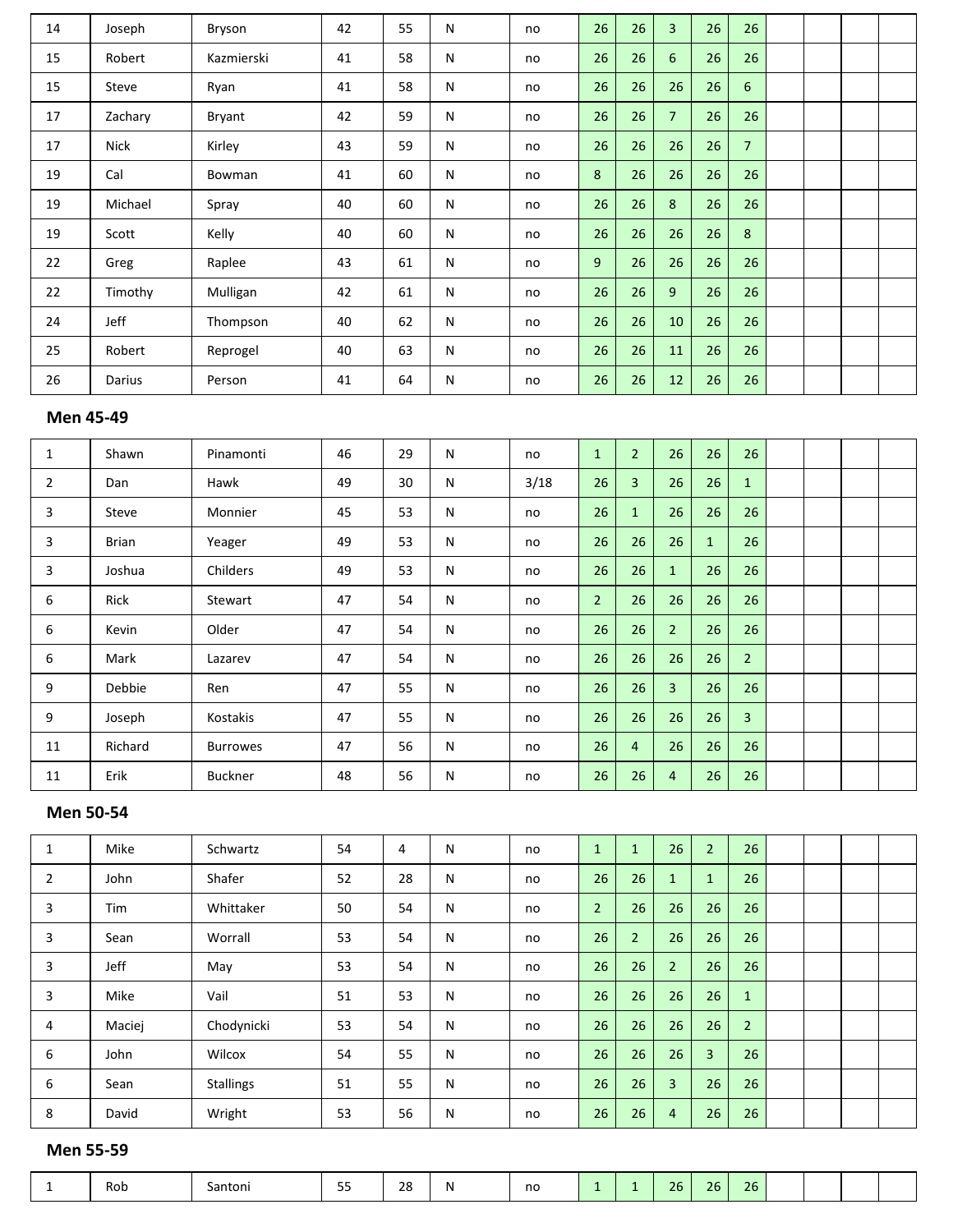| $\overline{2}$ | Serge   | Arbona       | 57 | 30 | N         | 2/6 | $\overline{2}$ | $\overline{2}$ | 26             | 26             | 26             |  |  |
|----------------|---------|--------------|----|----|-----------|-----|----------------|----------------|----------------|----------------|----------------|--|--|
| 3              | Peter   | Mulligan     | 56 | 34 | N         | 2/6 | $\overline{4}$ | 26             | 26             | 26             | $\overline{4}$ |  |  |
| 4              | Tim     | Miller       | 58 | 53 | N         | no  | 26             | 26             | 26             | $\mathbf{1}$   | 26             |  |  |
| 4              | David   | Tikiob       | 58 | 53 | N         | no  | 26             | 26             | $\mathbf{1}$   | 26             | 26             |  |  |
| 4              | Mike    | Schwartz     | 55 | 53 | N         | no  | 26             | 26             | 26             | 26             | $\mathbf{1}$   |  |  |
| $\overline{7}$ | Matthew | Dobson       | 58 | 54 | N         | no  | 26             | 26             | 26             | $\overline{2}$ | 26             |  |  |
| $\overline{7}$ | Jimmy   | <b>Ellis</b> | 59 | 54 | N         | no  | 26             | 26             | $\overline{2}$ | 26             | 26             |  |  |
| 7              | Bill    | Clark        | 56 | 54 | N         | no  | 26             | 26             | 26             | 26             | $\overline{2}$ |  |  |
| 10             | Jack    | Kammerer     | 59 | 55 | ${\sf N}$ | no  | $\overline{3}$ | 26             | 26             | 26             | 26             |  |  |
| 10             | Robert  | Gaegler      | 55 | 55 | ${\sf N}$ | no  | 26             | 26             | $\overline{3}$ | 26             | 26             |  |  |
| 10             | Rob     | Freehley     | 58 | 55 | N         | no  | 26             | 26             | 26             | 26             | $\overline{3}$ |  |  |
| 13             | Thomas  | Lavin        | 58 | 56 | ${\sf N}$ | no  | 26             | 26             | $\overline{4}$ | 26             | 26             |  |  |
| 14             | Richard | Griffiths    | 56 | 57 | N         | no  | 5 <sup>5</sup> | 26             | 26             | 26             | 26             |  |  |
| 14             | Charles | Raygor       | 58 | 57 | N         | no  | 26             | 26             | 5              | 26             | 26             |  |  |

# **Men 60-64**

| $\mathbf{1}$   | Scott   | Finson         | 63 | 3  | <b>YES</b> | 2/6  | $\mathbf{1}$   | $\mathbf{1}$ | 26             | $\mathbf{1}$   | 26             |  |  |
|----------------|---------|----------------|----|----|------------|------|----------------|--------------|----------------|----------------|----------------|--|--|
| $\overline{2}$ | Dave    | DiGregorio     | 62 | 5  | <b>YES</b> | 5/15 | 26             | 26           | $\mathbf{1}$   | $\overline{2}$ | $\overline{2}$ |  |  |
| 3              | Glenn   | Davis          | 60 | 37 | ${\sf N}$  | no   | 26             | 26           | 6              | 26             | 5              |  |  |
| 4              | Bob     | Huber          | 64 | 53 | ${\sf N}$  | no   | 26             | 26           | 26             | 26             | $\mathbf{1}$   |  |  |
| 5              | Eric    | <b>Burris</b>  | 61 | 54 | ${\sf N}$  | no   | $\overline{2}$ | 26           | 26             | 26             | 26             |  |  |
| 5              | Robert  | Bush           | 60 | 54 | N          | no   | 26             | 26           | 2 <sup>1</sup> | 26             | 26             |  |  |
| $\overline{7}$ | Steve   | <b>Bradley</b> | 60 | 55 | ${\sf N}$  | no   | 3              | 26           | 26             | 26             | 26             |  |  |
| $\overline{7}$ | William | Sleeman        | 60 | 55 | ${\sf N}$  | no   | 26             | 26           | $\overline{3}$ | 26             | 26             |  |  |
| $\overline{7}$ | Lewis   | Scharff        | 63 | 55 | N          | no   | 26             | 26           | 26             | 26             | 3              |  |  |
| 10             | Howie   | Cohen          | 62 | 56 | N          | no   | 26             | 26           | $\overline{4}$ | 26             | 26             |  |  |
| 10             | Ronald  | Katzen         | 63 | 56 | ${\sf N}$  | no   | 26             | 26           | 26             | 26             | $\overline{4}$ |  |  |
| 12             | Henry   | Peck           | 64 | 57 | ${\sf N}$  | 3/18 | 26             | 26           | 5              | 26             | 26             |  |  |
| 13             | John    | Wisniewski     | 63 | 59 | ${\sf N}$  | no   | 26             | 26           | $\overline{7}$ | 26             | 26             |  |  |

# **Men 65-69**

| 1              | Howard       | <b>Dreizen</b>      | 67 | 28 | N | no   | $\mathbf{1}$   | 26           | 26             | $\mathbf{1}$   | 26             |  |  |
|----------------|--------------|---------------------|----|----|---|------|----------------|--------------|----------------|----------------|----------------|--|--|
| 2              | Dale         | Jordan              | 69 | 30 | N | no   | $\overline{3}$ | $\mathbf{1}$ | 26             | 26             | 26             |  |  |
| $\overline{2}$ | <b>Jim</b>   | Waller              | 65 | 30 | N | 4/24 | $\overline{2}$ | 26           | 26             | 26             | $\overline{2}$ |  |  |
| 4              | Richard      | Krummerich          | 69 | 53 | N | no   | 26             | 26           | $\mathbf{1}$   | 26             | 26             |  |  |
| 4              | <b>Bruce</b> | Sadler              | 66 | 53 | N | no   | 26             | 26           | 26             | 26             | $\mathbf{1}$   |  |  |
| 6              | Alan         | Hirsch              | 66 | 54 | N | 4/24 | 26             | 26           | 26             | $\overline{2}$ | 26             |  |  |
| 6              | Richard      | Schoen              | 67 | 54 | N | no   | 26             | 26           | $\overline{2}$ | 26             | 26             |  |  |
| 8              | <b>Bucky</b> | <b>Rulon-Miller</b> | 69 | 55 | N | no   | 26             | 26           | 26             | 26             | $\overline{3}$ |  |  |
| 9              | Tom          | Nasuta              | 66 | 56 | N | no   | 26             | 26           | 26             | 26             | 4              |  |  |
| 10             | Mike         | Trott               | 68 | 57 | N | no   | 26             | 26           | 26             | 26             | 5              |  |  |